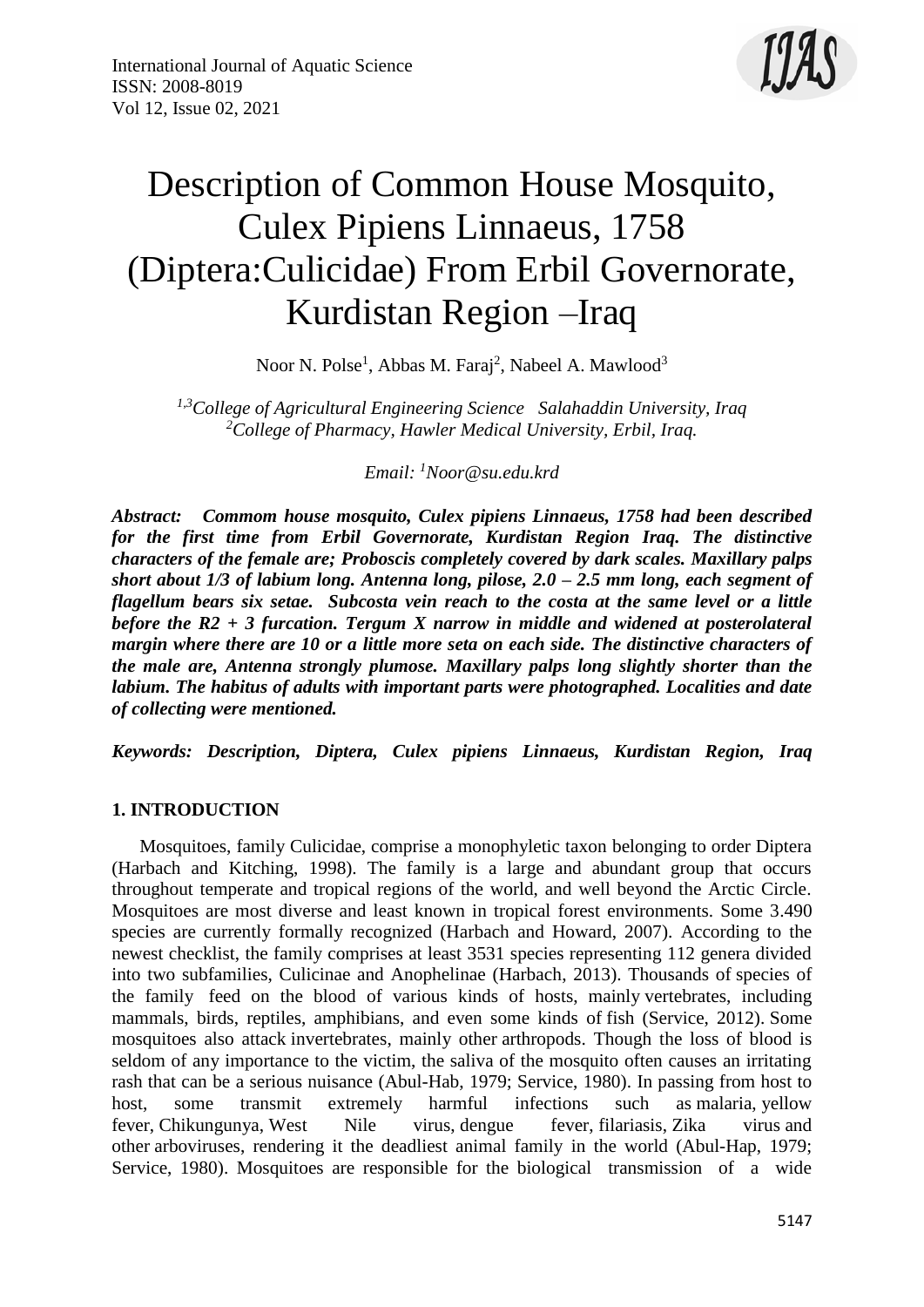

diversity of arboviruses (arthropod-borne viruses) that cause diseases in humans, companion animals and livestock (Gratz, 2006). The pathogens transmitted by mosquitoes include viruses (arboviruses), filarial worms (helminths) and protozoa. Mosquitoes are the indirect cause of more morbidity and mortality among humans than any other group of organisms (Service, 1990; Judd, 1996). Some pathogens transmitted by culicinae mosquitoes such as West Nile and Sindbis viruses, *Dirofilaria immitis* (dog heartworm) and *D. repens*  (dirofilariasis), and have been reported in Iran (Saidi et al., 1976). The genus *Culex* [Linnaeus,](https://en.wikipedia.org/wiki/Carl_Linnaeus) [1758](https://en.wikipedia.org/wiki/10th_edition_of_Systema_Naturae) is one of the important and largest groups of the family Culicidae, containing 768 species subdivided into 26 subgenera (Harbach, 2011), and the largest subgenera are further divided into hierarchical systems of informal taxonomic categories. The genus diagnosed by, Proboscis which in more flexible, usually of uniform thickness, but sometimes swollen at tip, not hooked; no V-shaped thickening in hind margin of wing between branches of fifth vein. Pulvilli present (Lee and Thomas, 1987; Molan et al., 2012). Several species of genus which serve as [vectors](https://en.wikipedia.org/wiki/Vector_(epidemiology)) of one or more important diseases of birds, humans, and other animals (Abul-Hab, 1979; Service, 1990). Some species of *Culex* is transmitted nematode worm, *Dirofilaria immitis* that causes [heartworm](https://en.wikipedia.org/wiki/Heartworm) disease in dogs (Simon, 2009). There are an estimated 751 million people at risk of lymphatic filariasis in 76 countries, and some 79 million people actually infected (Lane and Crosskey, 1993). According of Fontes et al. (2005) the subgenus *Culex* includes 198 species, some potentially involved in the transmission of lymphatic filariasis nematodes (*Wuchereria bancrofti*, *Brugia malayi* and *Brugia timori*) and several arboviruses (Komar, 2003). *Culex pipiens* complex belongs to the *Pipiens* group, divided to several subgroups and subtypes (Harbach, 2011). *C. pipiens* including form *molestus* and *Cx. quinquefasciatus* have been reported in Iran (Azari-Hamidian and Harbach, 2009). *Culex pipiens* Linnaeus, is widely distributed across Eurasia, and these are excellent enzootic vectors of West Nile virus, circulating the virus among birds, whereas others bite mainly humans and other mammal (Fonseca et al., 2004). *C. pipiens*  complex species have been known as important vectors of medical and veterinary arthropod borne diseases, Some vector borne diseases such as Filariasis, West Nile fever, Western and Eastern Equine encephalitis, Japanese encephalitis and St Louis encephalitis are transmitted by these species complex (Kasai and Komagata, 2008). In Iraq, 37 species of Culicidae have been identified in different surveys over several decades (Hantosh et al., 2012). So *Culex pipiens* complex is poorly studied except few published reports (Abul-Hab,1967,1968; Zaini et al., 1983). The aims of this work are a details description of this species with mention the geographical distribution.

#### **2. MATERIAL AND METHODS**

 The study is based on, 40 specimens. plastic containers were used to collect the specimens from the surface of the Water-closet (WC) in different localities of Erbil Governorate, Kurdistan Region –Iraq from January till June 2021. When the female in resting on the WC surface, by suddenly process, the insect is confined in the container and then locked. then the female mosquitoes transport into another containers contain water at the middle and long rectangular piece of wood for egg laying, the late stage of *Culex* larvae and pupae were transferred to a separate mosquito cage and reared to adults. This process important for identification the species depending on the larvae according to the key of (Lee and Thomas, 1987) and get the male samples. Adult mosquitoes were identified morphologically to the species (Harbach,1985). Some important characters of the *Culex* adult male specially the terminalia and  $4<sup>th</sup>$  stage larvae are important for the identified. Male of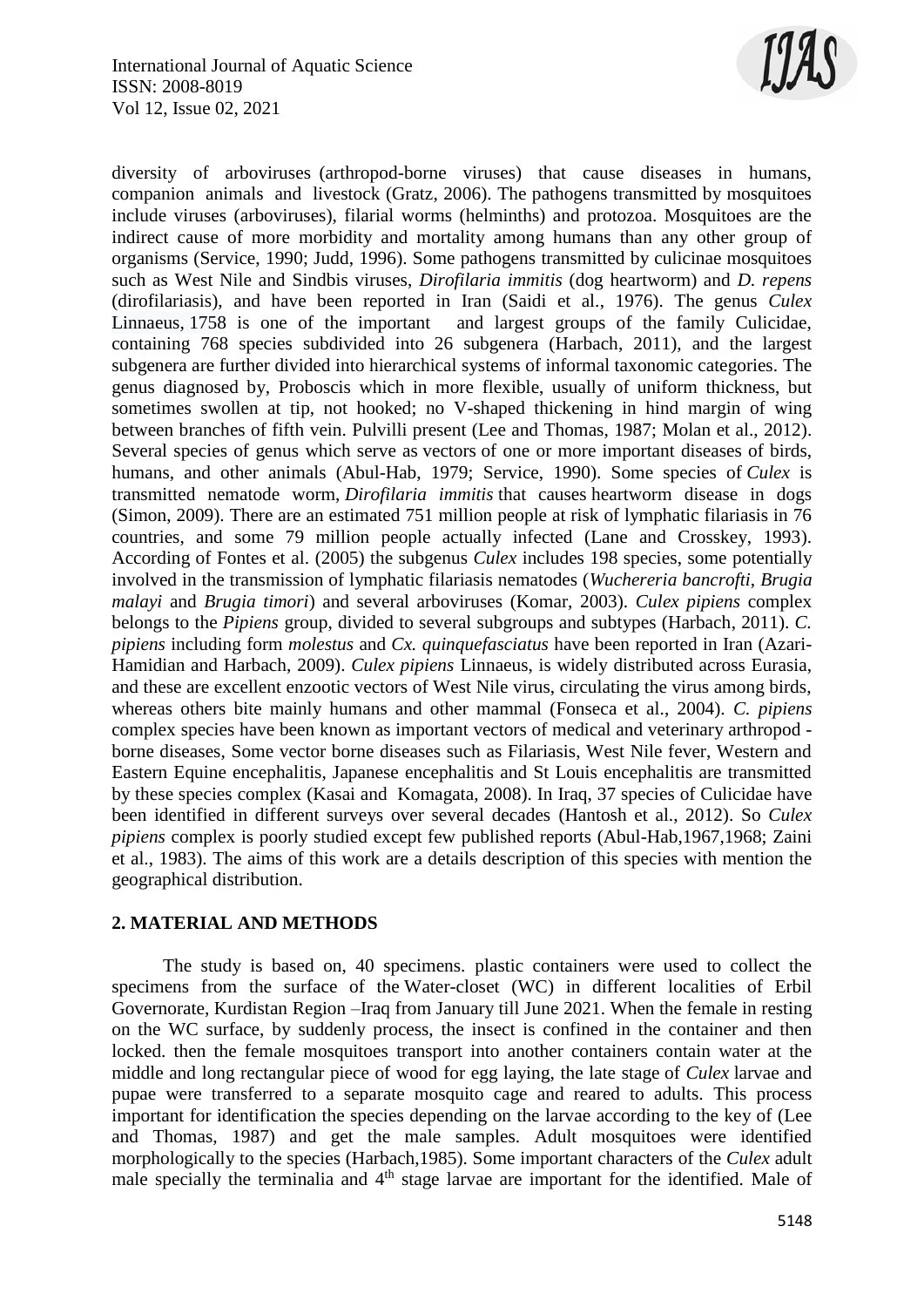

*Culex* were identified according to the structure of the dorsal and ventral arms of the phallosome (Ross and Horsfall, 1965) The female identified according h the key of (Lee and Egan,1985). The specimens (Adults) were placed in boiling water for 15-20 minutes to soften their parts. Then the parts (Head and Terminalia) were separated by two fine pins and put in10% potassium hydroxide (KOH), after that placed on fire (heater source) with shaking for about 15- 20 minutes for dissolving the lipids. After that these parts placed in distilled water for 3-4 minutes in order to neutralize the alkali. The parts are placed in ethyl alcohol 25% and dissected under binocular microscope. Next, the head and terminalia were placed in a series dishes of 25, 50, 70 and 100% ethanol for 2 minutes for each concentration for dehydration of water, so that placed in xylol for two minutes, finely each part placed on a slide with some drops of DPX solution then covered by cover slides to prepare slides for examination (Lane and Grosskey, 1993; Mawlood, 2016). A digital camera (Ucmas series microscope camera) was used to for photographing the habitus and important parts. The measured proportions of body parts are given in points of an eyepiece linear micrometer in a binocular microscope. The Specimens are deposited in the museum of plant protection Department-College of Agricultural Engineering Science-Salahaddin University.

#### **3. RESULTS AND DISSECTION**

#### *Culex Pipiens* **Linnaeus, 1758**

**Synonymy:** *Culex consobrinus* Robineau-desvoidy, 1827 (IT IS, 2020).

## **Description**

### **FEMALE**

**Body (Fig.1 a, b):** Small, slender and pale to dark brown in color lacking distinctive markings on the proboscis. The body almost entirely covered with mainly dark brown scales. Length  $4.1 - 5.6$  mm.

**Head:** Globular shaped, dark brown and covered dorsally to a varying extent with decumbent and erect or semi-erect dark or pale scales. Vertex with narrow falcate scales; in the lateral sides of the region these scales are predominately clear, a little median area with other falcate scales predominately dark; a little lateral set of broad dingy clear scales. clypeus is thick and projects in front. Eyes black, large, holoptic, nearly triangular, ocular and interocular setae lengthy, dark or with golden sheen. Ocelli are absent. Proboscis is a straight, long tube formed by a fleshy ventral labium which has a deep groove on its upper side, then it is completely covered by dark scales and high dense of brown setae, midventral area usually pale, length 1.6- 1.8 mm. Maxillary palps (Fig.1f) short, brown, three segmented entirely coated with dark scales with high dense of yellow setae, length 0.3-0.5 mm, about one-third of proboscis long,  $2<sup>nd</sup>$  segment nearly cup shaped 1.2 times as long as the 1<sup>st</sup> segment,  $3<sup>rd</sup>$ segment tubular shaped, 2.8 times as long as the  $2<sup>nd</sup>$ . Labium tubular slightly longer than the Maxillary palp. Labrum- epipharynx needle shaped. Mandibles, galeae and hypopharynx needle like, slightly shorter than labium, but the mandibles are finer than the galeae . Antenna (Fig.1d) filiform, dark, pilose consists of 13 segments, length 2.0-2.5 mm, each segment consists of a narrow basal ring, flagellum whorls normally with 6 setae arise from the bases of most segments;  $1<sup>st</sup> - 5<sup>th</sup>$  segments nearly same length.

**Thorax:** Dark brown, arched, consists of very large mesothorax, its tergum has three sclerites, a scutum, a trilobed scutellum and a post-scutellum. Prothorax and metathorax are very small. Scutum entirely covered by fine narrow golden reddish-brown scales with some clear ones variously disposed, in a patchy manner, on the anterior promontory, the prescutal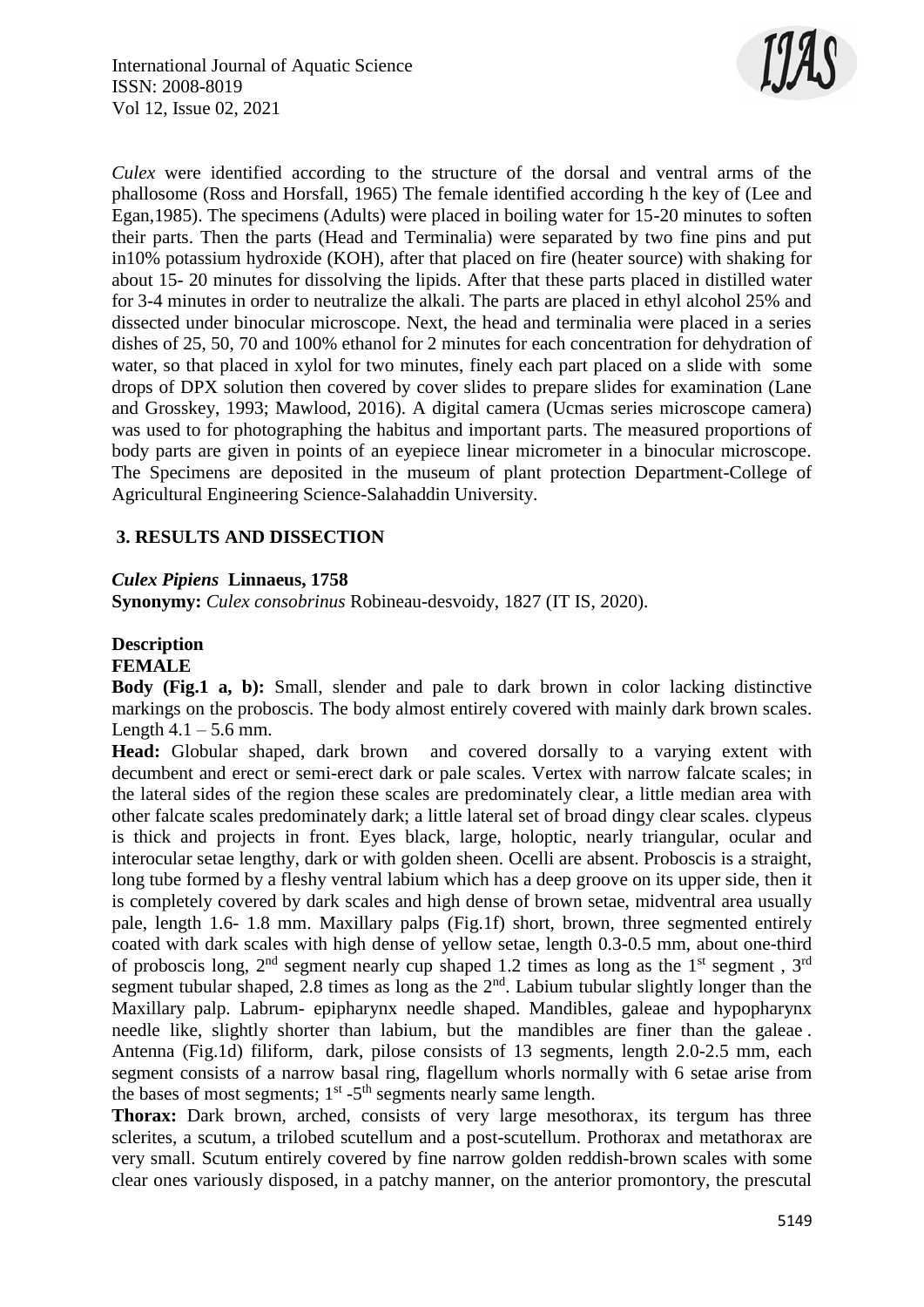

suture, supraalar and prescutellar areas; infrequently specimens may show an entirely dark clothed scutum; scutal setae developed and brown shining; acrostichal setae absent. Antepronotum without scales, with bronzy setae disposed almost in a row on the anterolateral surface. Postpronotum with narrow dark scales, as the scutum ones, sometimes with a small number of clear others situated near the spiracle region; posterodorsal margin with 5-8 long dark setae. Pleural sclerites with similar tonality or a little clear than the scutum; proepisternum, postspiracular area, prealar knob, anteroinferior region of mesokatepisternum, inferior and superior regions of mesepimeron, all of them with dark areas pattern, but leaving the median mesepimeron area crossed by a clear band of varying breadth. Pleura with a characteristic patch of broad spatulate whitish scales situated on the upper corner and posteroinferior margin of the mesokatepisternum with whitish scales; pleural setae dark brown shining; upper of proepisternals consist of 6-20 setae, prealars with 6-10, upper of mesokatepisternals with 6-10 setae, lower of mesokatepisternals have 10-14, upper of mesepimerals with 16-20 setae. Legs entirely dark-scaled. Fore leg (Fig.1h) short, very week, fore femur tubular, 2.0-2.4 mm long, dorsal margin without pale band, posteroventral surface pale-scaled, Fore femora not striped on anterior or dorsal margin, fore tibia tubular, 2.1-2.7 mm long, not striped on anterior or dorsal margin fore tarsus five segmented, well developed fleshy pulvilli, 1<sup>st</sup> -3<sup>rd</sup> tarsus entirely dark. Middle and hind legs resemble to the fore legs but slightly shorter. Wing (Fig. 1i) membranous, yellow, length 3.0-3.6 mm; veins are often covered with scales of a uniform brown or black colour, subcosta reach costa at the same level the  $R2 + 3$  furcation; Rs and  $R2+R3$  veins covered with plume scales. Alula with narrow fringe scales. Halter clavate shaped, pale brown, capitellum entirely covered by clear scales.

**Abdomen:** In female (Fig.1j) elongated oval shaped, consists of 10 segments of which the first is vestigial and fused to the metathorox;  $2<sup>nd</sup> - 10<sup>th</sup>$  segments are visible. each segment has basal pale bands which are broadly rounded medially and distinctly constricted sublaterally before joining large, lateral scale patches. The  $9<sup>th</sup>$  and  $10<sup>th</sup>$  segments are telescoped into the eighth once. Apex of the abdomen is rounded when it is viewed dorsally eighth. Tenth segment is blunt and bears a pair of retracted cerci. Abdominal  $10<sup>th</sup>$  tergite narrow at the middle and widened at posterolateral margin, each side with 8-10 setae on each side. Harbach et al., (1985) mentioned that the maxillary palpus of this species entirely blackscaled; length 0.36 mm, about 0.16 of proboscis length. subcosta intersects costa beyond furcation of R2+3. Pulvilli distinct. Terga III-VII with basal bands of yellowish scales and basolateral spots of white scales.

#### **MALE**

 Like female except, the antennae are plumose. Maxillar palps long, five segmented, slightly shorter than the proboscis.  $4<sup>th</sup>$  and  $5<sup>th</sup>$  segments entirely covered by strong setae. $4<sup>th</sup>$ and  $5<sup>th</sup>$  segments equals in long. The mandibles and maxillae are very short and functionless and the hypopharynx is fused with the labium. Ninth abdominal tergite in male genitalia small, cone shaped, covered with 12 fine setae. Gonocoxite oval shaped. Gonostylus slender. Lateral plates and aedeagal sclerites of phallosome same length. parameres and basal plate triangular shaped.

Harbach et al., (1985) mentioned that the male is medium-sized mosquito. Proboscis mainly black scaled, with ventral patch of white scales 0.3 to 0.7 from base. Subcosta intersects costa before furcation of R2+3.Ninth tergal lobes small, each with 12 setae in 2 irregular rows. terga III-VIII with basal yellowish bands.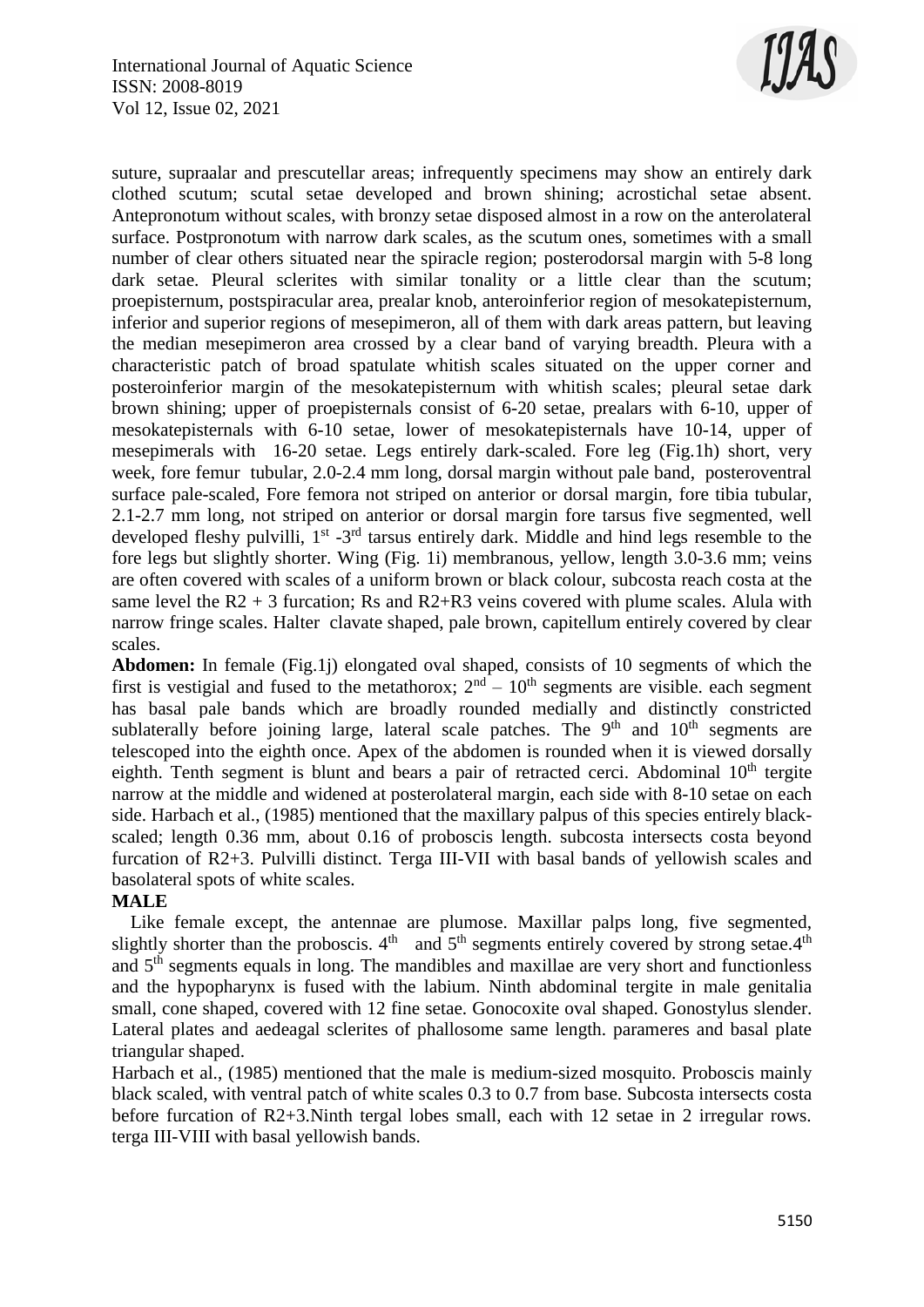International Journal of Aquatic Science ISSN: 2008-8019 Vol 12, Issue 02, 2021





Fig. 1 Culex pipiens Linnaeus

a. Dorsal habitus (Female) b. Lateral view c. Male (Lateral view) 20X d. Head (Female) e. Head (Male) f. Mouthparts (Female) g. Mouthparts (Male) h. Fore leg i. Fore wing j. Abdomen (Scale bar = 0.1 mm) j. Abdomen ( Scale bar =  $0.1$  mm )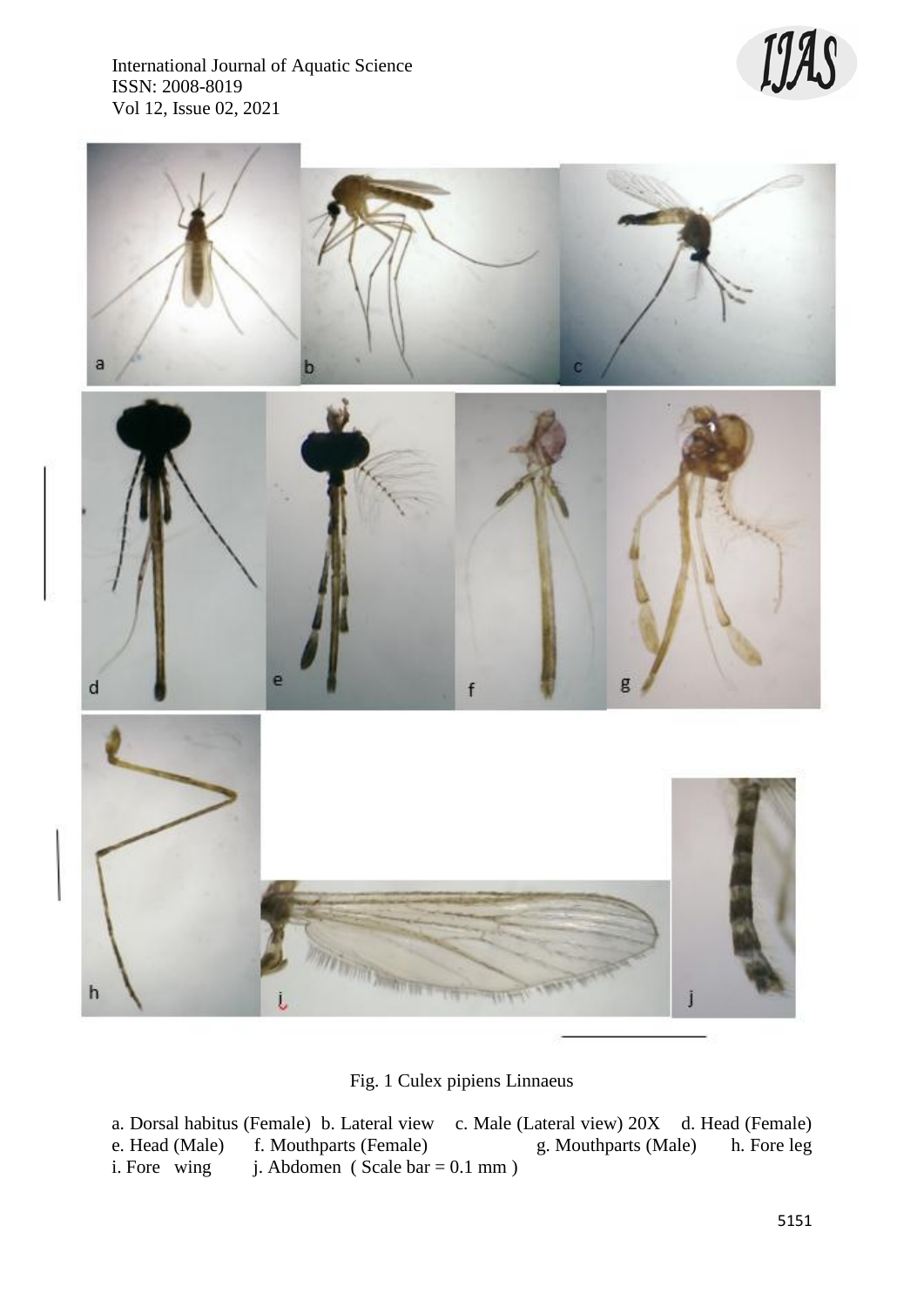

#### **4. REFERENCES**

- [ 1] Abul-Hab, J. (1967). Larvae of culicine mosquitoes in north Iraq (Diptera, Culicidae*).*  Bull. Entomol. Res., 57: 279-284.
- [ 2] Abul-Hab, J. (1968). A key to the species of adult culicine (Diptera,Culicidae )mosquitoes of Iraq. Bull. Endem. Dis., 28(1): 53-59.
- [ 3] Abul-Hap, J. K. (1979). Medical and veterinary entomology in Iraq. University of Baghdad press. 451p.

[ 4] Azari-Hamidian, S. and Harbach, R. E. (2009). Keys to the adult females and fourthinstar larvae of the mosquitoes of Iran (Diptera:

Culicidae). Zootaxa. 1-33.

[ 5] Fonseca, D. M., Keyghobadi, N., Malcolm, C.A., Mehmet, C., Schaffner, F., Mogi, M., Fleischer, R.C. and Wilkerson, R. C. (2004). Emerging vectors in the *Culex pipiens* complex. Science, 303, 1535–1538.

- [ 6] Fontes, G., Braun, R. F., Fraiha, Neto. H., Vieira, J.B., Padilha, S.S., Rocha, R. C. and da Rocha, E.M. (2005). Filariose linfática em Belém, estado do Pará, norte do Brasil e a perspectiva de eliminação. Rev. Soc. Bras. Med.,38: 131-136.
- [ 7] Gratz, N.G. (2006). The Vector- and Rodent-Borne Diseases of Europe and North America: Their Distribution and Public Health Burden; Cambridge University Press:

Cambridge, UK.

- [ 8] Harbach, R. E., Dahl C. and White, G. B. (1985). *Culex* (*Culex*) *pipiens* Linnaeus (Diptera: Culicidae): concepts, type designations and description. Proc. Entomol. Sot. Wash., 87: l-24.
- [ 9] Harbach, R. E. (2011). Classification within the cosmopolitan genus *Culex* (Diptera: Culicidae): the foundation for molecular systematics and phylogenetic research. Acta.

Trop., 120: 1-14.

- [10] Harbach, R. E. (2013). Mosquito Taxonomic Inventory. [http://mosquito-taxonomic](http://mosquito-taxonomic-inventory.info/)[inventory.Info](http://mosquito-taxonomic-inventory.info/) .
- [11] Harbach, R.E. and Howard, T. M. (2007). Index of currently recognized mosquito species (Diptera: Culicidae). European Mosquito Bulletin, 23, 1–66.
- [12] Harbach, R. E. and Kitching, I.J. (1998) Phylogeny and classification of the Culicidae (Diptera). Systematic Entomology, 23, 327–370.

[13] [Hantosh,](https://www.researchgate.net/profile/Haidar-Hantosh?_sg%5B0%5D=0K4sSGGn3uEoczmcyo3EbryKJW_FdGIGWFeKx22cEiy_5aF7jyJoikoYzOHvIJVG8mQe-_M.O9_ouWYY3mCoqefiuS8pEY1mSnL7op98i_-4FkEga4QNkx5nVVFHnBdSuJd0lEBylxKPVqubB0H6hydNQriLyQ&_sg%5B1%5D=PNOKYcq8SbHOdiQlS7IjSpgUKl6QaH49An3f9ytkRWxWYqhjx_5kaMMUKO5GkydxzqYM6xY.0Nl-tWGk0eiJsDc5ReisnbSvQb5y5jmZfwKzMNtfLO3sgXa2Cmj2a8LSzU_flmMIcVXBzb3DY38Ifr8j5mHjGQ) H., [Hassan,](https://www.researchgate.net/scientific-contributions/Hameeda-M-Hassan-75793930?_sg%5B0%5D=0K4sSGGn3uEoczmcyo3EbryKJW_FdGIGWFeKx22cEiy_5aF7jyJoikoYzOHvIJVG8mQe-_M.O9_ouWYY3mCoqefiuS8pEY1mSnL7op98i_-4FkEga4QNkx5nVVFHnBdSuJd0lEBylxKPVqubB0H6hydNQriLyQ&_sg%5B1%5D=PNOKYcq8SbHOdiQlS7IjSpgUKl6QaH49An3f9ytkRWxWYqhjx_5kaMMUKO5GkydxzqYM6xY.0Nl-tWGk0eiJsDc5ReisnbSvQb5y5jmZfwKzMNtfLO3sgXa2Cmj2a8LSzU_flmMIcVXBzb3DY38Ifr8j5mHjGQ) H. M., Ahma, B. and [Al-fatlawy,](https://www.researchgate.net/scientific-contributions/Ali-Al-fatlawy-75790111?_sg%5B0%5D=0K4sSGGn3uEoczmcyo3EbryKJW_FdGIGWFeKx22cEiy_5aF7jyJoikoYzOHvIJVG8mQe-_M.O9_ouWYY3mCoqefiuS8pEY1mSnL7op98i_-4FkEga4QNkx5nVVFHnBdSuJd0lEBylxKPVqubB0H6hydNQriLyQ&_sg%5B1%5D=PNOKYcq8SbHOdiQlS7IjSpgUKl6QaH49An3f9ytkRWxWYqhjx_5kaMMUKO5GkydxzqYM6xY.0Nl-tWGk0eiJsDc5ReisnbSvQb5y5jmZfwKzMNtfLO3sgXa2Cmj2a8LSzU_flmMIcVXBzb3DY38Ifr8j5mHjGQ) A. (2012). Mosquito species geographical distribution in Iraq 2009. Journal of Vector Borne Diseases. 49(1):33-5.

[14] Judd, D. D. (1996). Review of the systematics and phylogenetic relationships of the Sabethini (Diptera: Culicidae). Systematic Entomology, 21, 129–150.

[15] Kasai, S. H. and Komagata, O. (2008). PCR-Identification of *Culex pipiens* Complex collected in Japan. Japan. J. Infect Dis,.61: 184–191. [16] Komar, N. (2003). West Nile virus: epidemiology and ecology in North America. Adv. Virus Res., 61: 185-234. [17] Lane, R.I. and Crosskey, R. W. (1993). Medical insects

and Arachnids. British Museum (Natural History) London: Chapman & Hall; XVI + 726pp.